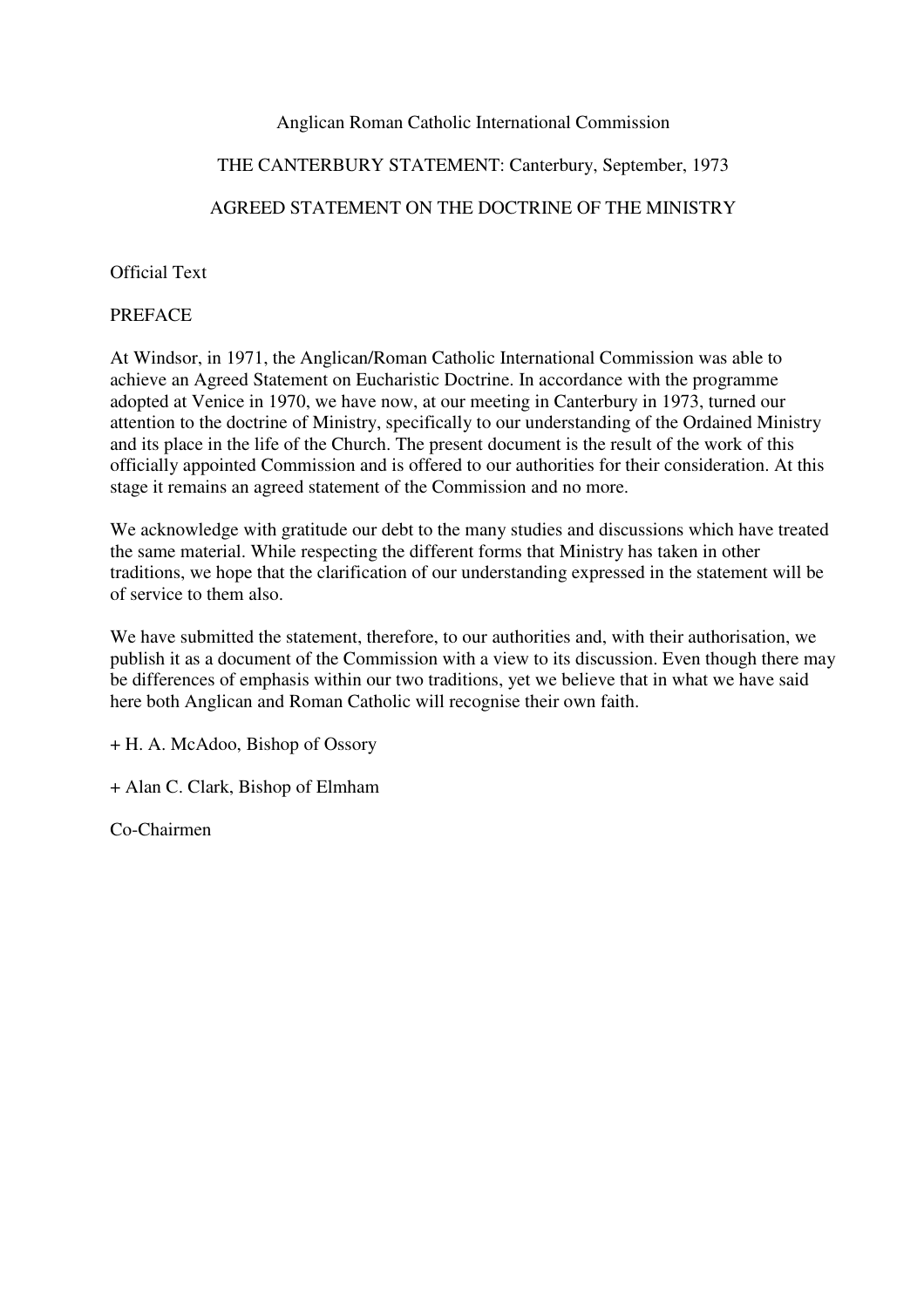#### INTRODUCTION

1. Our intention has been to seek a deeper understanding of Ministry which is consonant with biblical teaching and with the traditions of our common inheritance, and to express in this document the consensus we have reached. (see note 1) This statement is not designed to be an exhaustive treatment of Ministry. It seeks to express our basic agreement in the doctrinal areas that have been the source of controversy between us, in the wider context of our common convictions about the ministry.

2. Within the Roman Catholic Church and the Anglican Communion there exists a diversity of forms of ministerial service. Of more specific ways of service, while some are undertaken without particular initiative from official authority, others may receive a mandate from ecclesiastical authorities. The ordained ministry can only be rightly understood within this broader context of various ministries, all of which are the work of one and the same Spirit.

# MINISTRY IN THE LIFE OF THE CHURCH

3. The life and self-offering of Christ perfectly express what it is to serve God and man. All Christian ministry, whose purpose is always to build up the community (koinonia), flows and takes its shape from this source and model. The communion of men with God (and with each other) requires their reconciliation. This reconciliation, accomplished by the death and resurrection of Jesus Christ, is being realised in the life of the Church through the response of faith. While the Church is still in the process of sanctification, its mission is nevertheless to be the instrument by which this reconciliation in Christ is proclaimed, his love manifested, and the means of salvation offered to men.

4. In the early Church the apostles exercised a ministry which remains of fundamental significance for the Church of all ages. It is difficult to deduce, from the New Testament use of 'apostle' for the Twelve, Paul and others, a precise portrait of an apostle, but two primary features of the original apostolate are clearly discernible: a special relationship with the historical Christ, and a commission from him to the Church and the world (Matt. 28.19; Mark 3.14). All Christian apostolate originates in the sending of the Son by the Father. The Church is apostolic not only because its faith and life must reflect the witness to Jesus Christ given in the early Church by the apostles, but also because it is charged to continue in the apostles' commission to communicate to the world what it has received. Within the whole history of mankind the Church is to be the community of reconciliation.

5. All ministries are used by the Holy Spirit for the building up of the Church to be this reconciling community for the glory of God and the salvation of men (Eph. 4.11-13). Within the New Testament ministerial actions are varied and functions not precisely defined. Explicit emphasis is given to the proclamation of the Word and the preservation of apostolic doctrine, the care of the flock, and the example of Christian living. At least by the time of the Pastoral Epistles and I Peter, some ministerial functions are discernible in a more exact form. The evidence suggests that with the growth of the Church the importance of certain functions led to their being located in specific officers of the community. Since the Church is built up by the Holy Spirit primarily but not exclusively through these ministerial functions, some form of recognition and authorisation is already required in the New Testament period for those who exercise them in the name of Christ. Here we can see elements which will remain at the heart of what today we call ordination.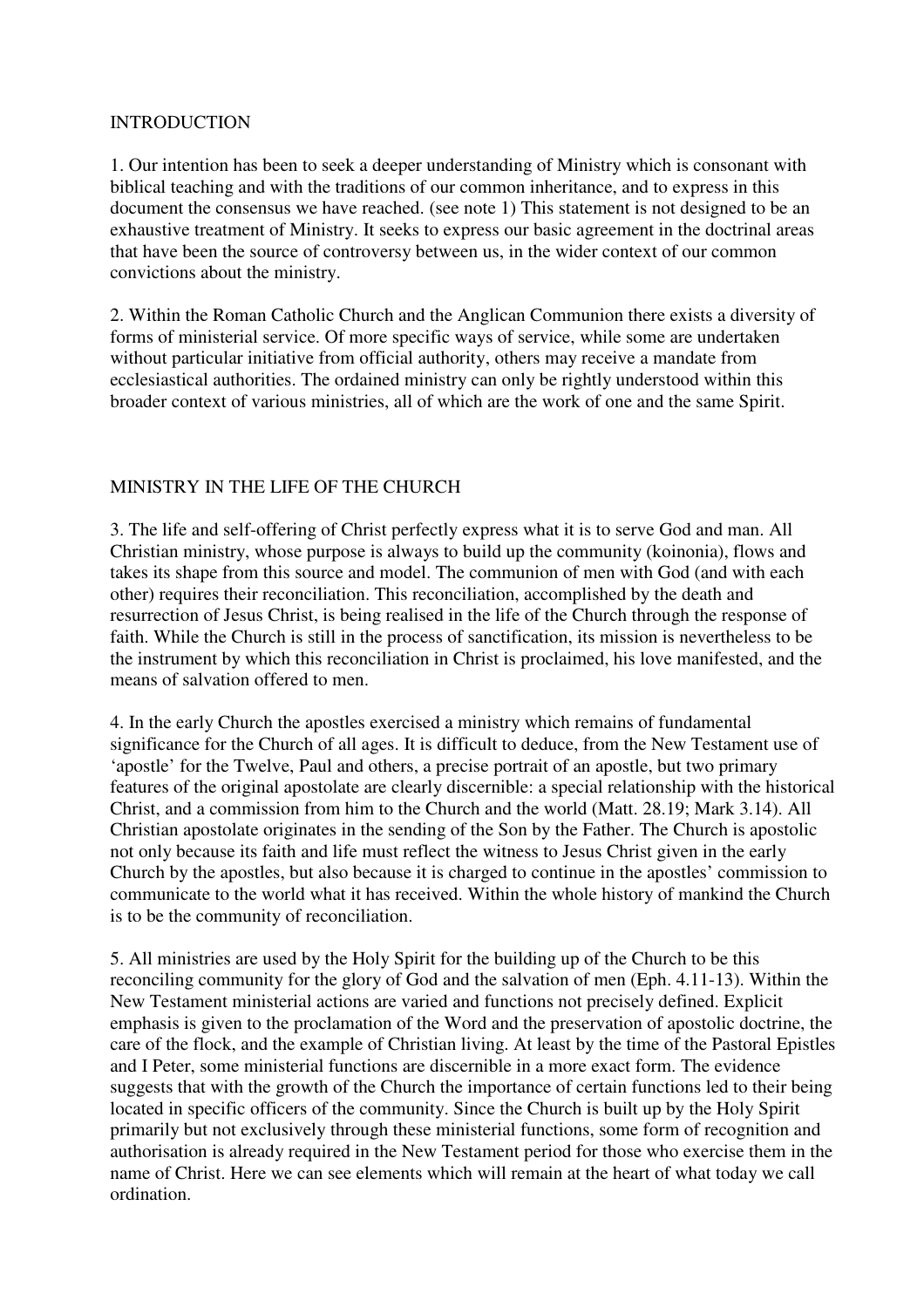6. The New Testament shows that ministerial office played an essential part in the life of the Church in the first century, and we believe that the provision of a ministry of this kind is part of God's design for his people. Normative principles governing the purpose and function of the ministry are already present in the New Testament documents (e.g. Mark 10.43-45; Acts 20.28; 1 Tim. 4.12-16; 1 Peter 5.1-4). The early churches may well have had considerable diversity in the structure of pastoral ministry, though it is clear that some churches were headed by ministers who were called episcopoi and presbyteroi. While the first missionary churches were not a loose aggregation of autonomous communities, we have no evidence that 'bishops' and 'presbyters' were appointed everywhere in the primitive period. The terms 'bishop' and 'presbyter' could be applied to the same man or to men with identical or very similar functions. Just as the formation of the canon of the New Testament was a process incomplete until the second half of the second century, so also the full emergence of the threefold ministry of bishop, presbyter, and deacon required a longer period than the apostolic age. Thereafter this threefold structure became universal in the Church.

# THE ORDAINED MINISTRY

7. The Christian community exists to give glory to God through the fulfilment of the Father's purpose. All Christians are called to serve this purpose by their life of prayer and surrender to divine grace, and by their careful attention to the needs of all human beings. They should witness to God's compassion for all mankind and his concern for justice in the affairs of men. They should offer themselves to God in praise and worship, and devote their energies to bringing men into the fellowship of Christ's people, and so under his rule of love. The goal of the ordained ministry is to serve this priesthood of all the faithful. Like any human community the Church requires a focus of leadership and unity, which the Holy Spirit provides in the ordained ministry. This ministry assumes various patterns to meet the varying needs of those whom the Church is seeking to serve, and it is the role of the minister to co-ordinate the activities of the Church's fellowship and to promote what is necessary and useful for the Church's life and mission. He is to discern what is of the Spirit in the diversity of the Church's life and promote its unity.

8. In the New Testament a variety of images is used to describe the functions of this minister. He is servant, both of Christ and of the Church. As herald and ambassador he is an authoritative representative of Christ and proclaims his message of reconciliation. As teacher he explains and applies the word of God to the community, As shepherd he exercises pastoral care and guides the flock. He is a steward who may only provide for the household of God what belongs to Christ. He is to be an example both in holiness and in compassion.

9. An essential element in the ordained ministry is its responsibility for 'oversight' (episcope). This responsibility involves fidelity to the apostolic faith, its embodiment in the life of the Church today, and its transmission to the Church of tomorrow. Presbyters are joined with the bishop in his oversight of the church and in the ministry of the word and the sacraments; they are given authority to preside at the eucharist and to pronounce absolution. Deacons, although not so empowered, are associated with bishops and presbyters in the ministry of word and sacrament, and assist in oversight.

10. Since the ordained ministers are ministers of the gospel, every facet of their oversight is linked with the word of God. In the original mission and witness recorded in Holy Scripture lies the source and ground of their preaching and authority. By the preaching of the word they seek to bring those who are not Christians into the fellowship of Christ. The Christian message needs also to be unfolded to the faithful, in order to deepen their knowledge of God and their response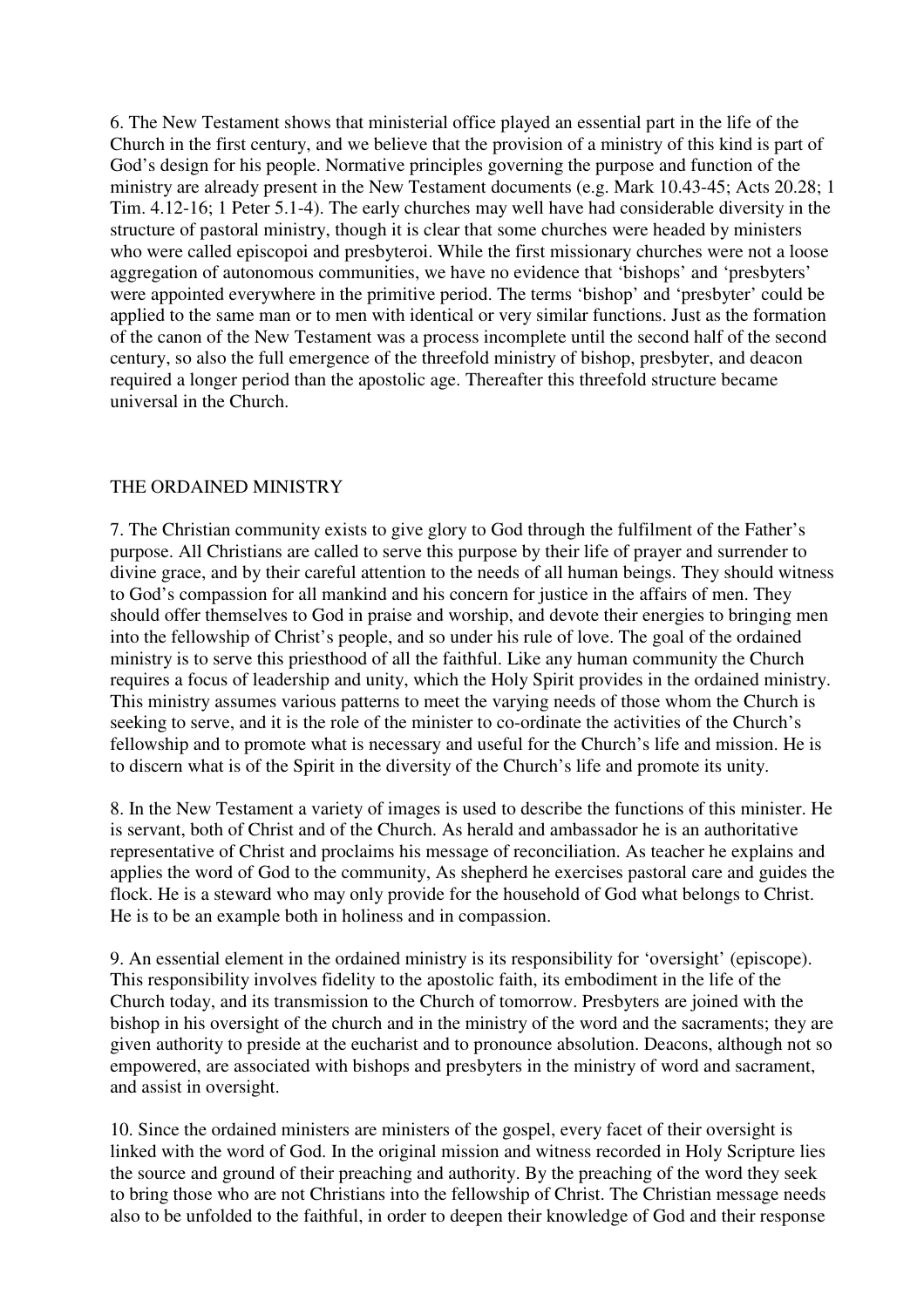of grateful faith. But a true faith calls for beliefs that are correct and lives that endorse the gospel. So the ministers have to guide the community and to advise individuals with regard to the implications of commitment to Christ. Because God's concern is not only for the welfare of the Church but also for the whole of creation, they must also lead their communities in the service of humanity. Church and people have continually to be brought under the guidance of the apostolic faith. In all these ways a ministerial vocation implies a responsibility for the word of God supported by constant prayer (cf. Acts 6.4).

11. The part of the ministers in the celebration of the sacraments is one with their responsibility for ministry of the word. In both word and sacrament Christians meet the living Word of God. The responsibility of the ministers in the Christian community involves them in being not only the persons who normally administer baptism, but also those who admit converts to the communion of the faithful and restore those who have fallen away. Authority to pronounce God's forgiveness of sin, given to bishops and presbyters at their ordination, is exercised by them to bring Christians to a closer communion with God and their fellow men through Christ and to assure them of God's continuing love and mercy.

12. To proclaim reconciliation in Christ and to manifest his reconciling love belong to the continuing mission of the Church. The central act of worship, the eucharist, is the memorial of that reconciliation and nourishes the Church's life for the fulfilment of its mission. Hence it is right that he who has oversight in the church and is the focus of its unity should preside at the celebration of the eucharist. Evidence as early as Ignatius shows that at least in some churches, the man exercising this oversight presided at the eucharist and no other could do so without his consent (Letter to the Smyrnaeans 8.1).

13. The priestly sacrifice of Jesus was unique, as is also his continuing High Priesthood. Despite the fact that in the New Testament ministers are never called 'priests' (hiereis) (see note 2) Christians came to see the priestly role of Christ reflected in these ministers and used priestly terms in describing them. Because the eucharist is the memorial of the sacrifice of Christ, the action of the presiding minister in reciting again the words of Christ at the Last Supper and distributing to the assembly the holy gifts is seen to stand in a sacramental relation to what Christ himself did in offering his own sacrifice. So our two traditions commonly use priestly terms in speaking about the ordained ministry. Such language does not imply any negation of the oncefor-all sacrifice of Christ by any addition or repetition. There is in the eucharist a memorial (anamnesis) (see note 3) of the totality of God's reconciling action in Christ, who through his minister presides at the Lord's Supper and gives himself sacramentally. So it is because the eucharist is central in the Church's life that the essential nature of the Christian ministry, however this may be expressed, is most clearly seen in its celebration; for, in the eucharist, thanksgiving is offered to God, the gospel of salvation is proclaimed in word and sacrament, and the community is knit together as one body in Christ. Christian ministers are members of this redeemed community. Not only do they share through baptism in the priesthood of the people of God, but they are—particularly in presiding at the eucharist—representative of the whole Church in the fulfilment of its priestly vocation of self-offering to God as a living sacrifice (Romans 12.1). Nevertheless their ministry is not an extension of the common Christian priesthood but belongs to another realm of the gifts of the Spirit. It exists to help the Church to be 'a royal priesthood, a holy nation, God's own people, to declare the wonderful deeds of him who called them out of darkness into his marvellous light' (1 Peter 2.9 RSV).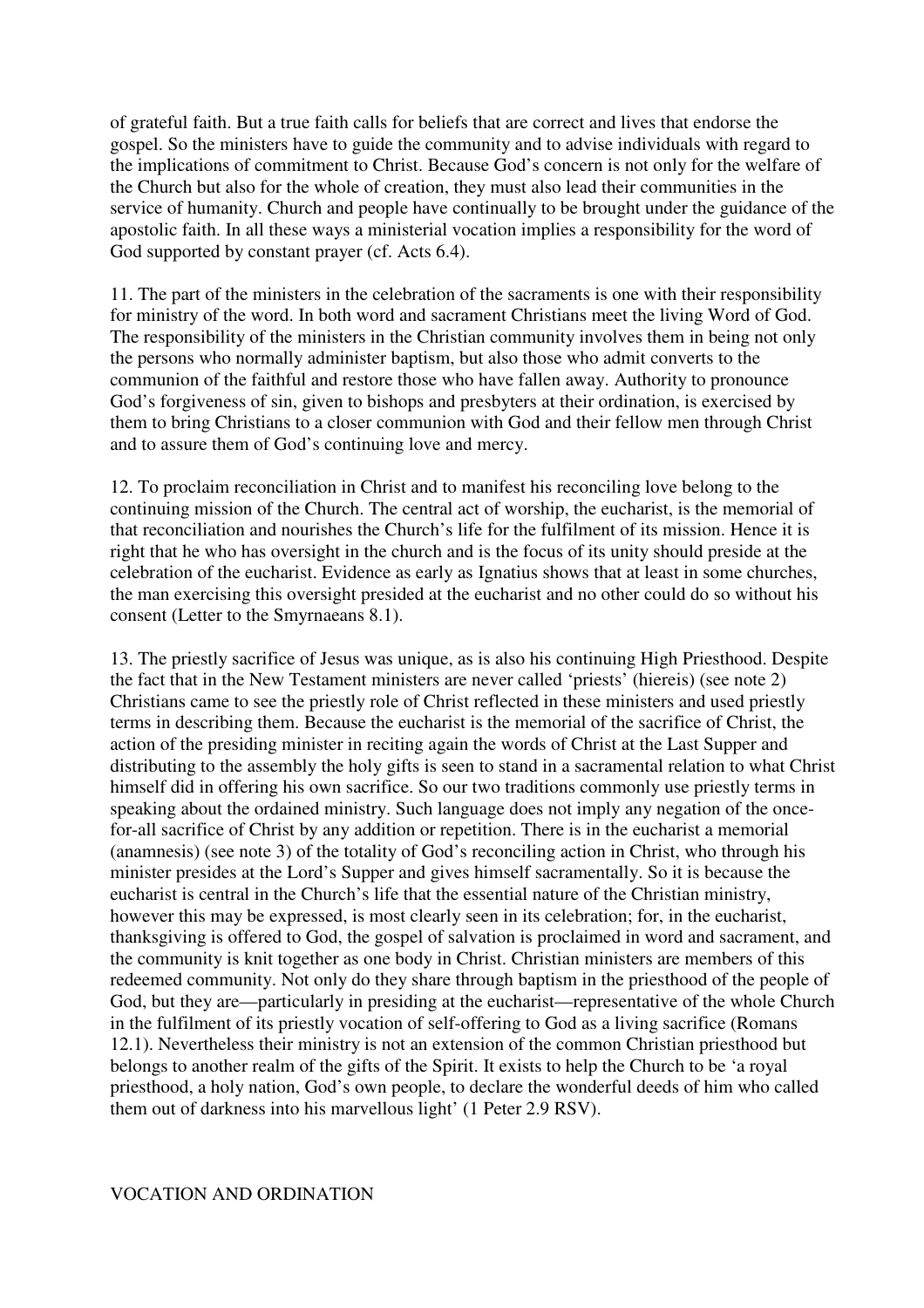14. Ordination denotes entry into this apostolic and God-given ministry, which serves and signifies the unity of the local churches in themselves and with one another. Every individual act of ordination is therefore an expression of the continuing apostolicity and catholicity of the whole Church. Just as the original apostles did not choose themselves but were chosen and commissioned by Jesus, so those who are ordained are called by Christ in the Church and through the Church. Not only is their vocation from Christ but their qualification for exercising such a ministry is the gift of the Spirit: 'our sufficiency is from God, who has qualified us to be ministers of a new covenant, not in a written code but in the Spirit' (2 Cor. 3.5-6 RSV). This is expressed in ordination, when the bishop prays God to grant the gift of the Holy Spirit and lays hands on the candidate as the outward sign of the gifts bestowed. Because ministry is in and for the community and because ordination is an act in which the whole Church of God is involved, this prayer and laying on of hands takes place within the context of the eucharist.

15. In this sacramental act (see note 4), the gift of God is bestowed upon the ministers, with the promise of divine grace for their work and for their sanctification; the ministry of Christ is presented to them as a model for their own; and the Spirit seals those whom he has chosen and consecrated. Just as Christ has united the Church inseparably with himself, and as God calls all the faithful to life-long discipleship, so the gifts and calling of God to the ministers are irrevocable. For this reason, ordination is unrepeatable in both our churches.

16. Both presbyters and deacons are ordained by the bishop. In the ordination of a presbyter the presbyters present join the bishop in the laying on of hands, thus signifying the shared nature of the commission entrusted to them. In the ordination of a new bishop, other bishops lay hands on him, as they request the gift of the Spirit for his ministry and receive him into their ministerial fellowship. Because they are entrusted with the oversight of other churches, this participation in his ordination signifies that this new bishop and his church are within the communion of churches. Moreover, because they are representative of their churches in fidelity to the teaching and mission of the apostles and are members of the episcopal college, their participation also ensures the historical continuity of this church with the apostolic church and of its bishop with the original apostolic ministry. The communion of the churches in mission, faith and holiness, through time and space, is thus symbolised and maintained in the bishop. Here are comprised the essential features of what is meant in our two traditions by ordination in the apostolic succession.

#### **CONCLUSION**

\_\_\_\_\_\_\_\_\_\_

17. We are fully aware of the issues raised by the judgment of the Roman Catholic Church on Anglican Orders. The development of the thinking in our two Communions regarding the nature of the Church and of the Ordained Ministry, as represented in our Statement, has, we consider, put these issues in a new context. Agreement on the nature of Ministry is prior to the consideration of the mutual recognition of ministries. What we have to say represents the consensus of the Commission on essential matters where it considers that doctrine admits no divergence. It will be clear that we have not yet broached the wide-ranging problems of authority which may arise in any discussion of Ministry, nor the question of primacy. We are aware that present understanding of such matters remains an obstacle to the reconciliation of our churches in the one Communion we desire, and the Commission is now turning to the examination of the issues involved. Nevertheless we consider that our consensus, on questions where agreement is indispensable for unity, offers a positive contribution to the reconciliation of our churches and of their ministries.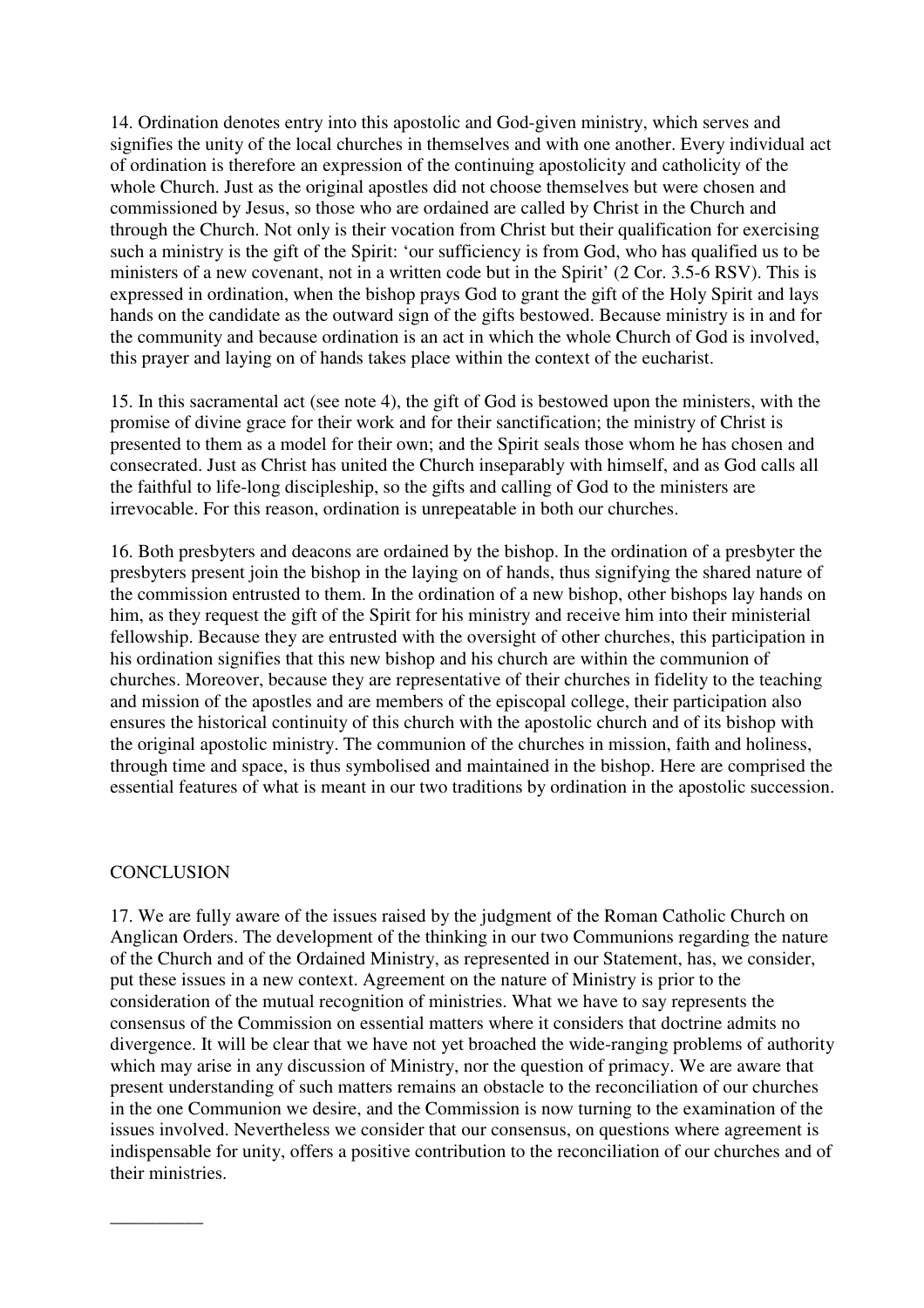1 cf. An Agreed Statement on Eucharistic Doctrine, para. 1, which similarly speaks of a consensus reached with regard to the Eucharist.

2 In the English language the word 'priest' is used to translate two distinct Greek words, hiereus which belongs to the cultic order and presbyteros which designates an elder in the community.

3 cf. An Agreed Statement on Eucharistic Doctrine, para. 5.

4 Anglican use of the word 'sacrament' with reference to ordination is limited by the distinction drawn in the Thirty-nine Articles (Article XXV) between the two sacraments of the Gospel' and the 'five commonly called sacraments'. Article XXV does not deny these latter the name 'sacrament', but differentiates between them and the 'two sacraments ordained by Christ' described in the Catechism as 'necessary to salvation' for all men.

Official Text Copyright © the Anglican-Roman Catholic International Commission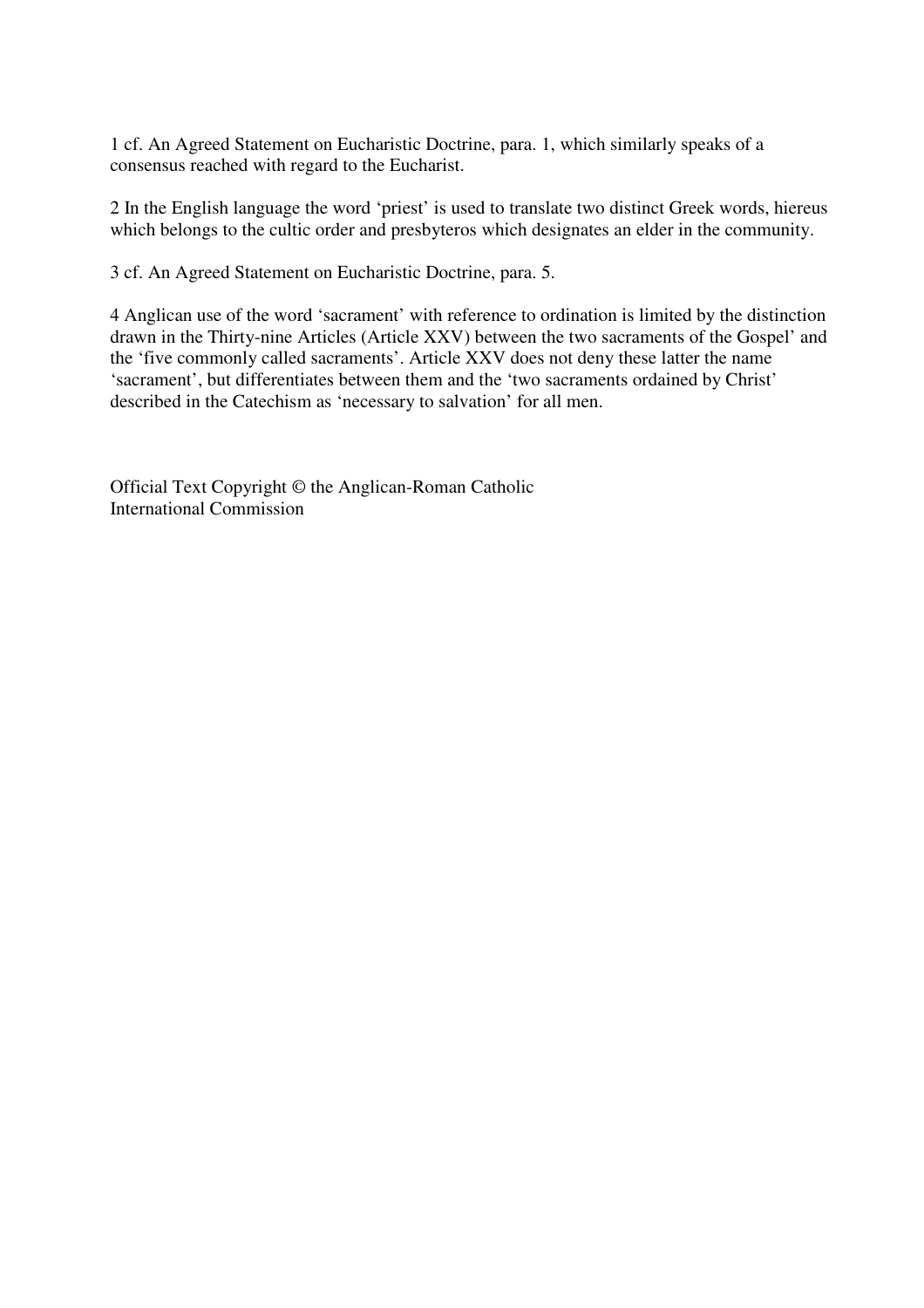#### MEMBERS OF THE COMMISSION

### ANGLICAN DELEGATES

The Rt Reverend H. R. McAdoo, Bishop of Ossory, Ferns and Leighlin (Co-Chairman);

The Most Reverend F. R. Arnott, Archbishop of Brisbane;

The Rt Reverend J. R. H. Moorman, Bishop of Ripon;

The Rt Reverend E. G. Knapp-Fisher, Bishop of Pretoria;

The Rt Reverend A. A. Vogel, Bishop of West Missouri;

The Very Reverend Henry Chadwick, Dean of Christ Church, Oxford;

The Reverend J. W. Charley, Vice-Principal. St. Johns College, Nottingham;

The Reverend Dr. Eugene Fairweather, Keble Professor of Divinity, TrInity College, University of Toronto;

The Reverend Canon H. E. Root, Professor of Theology, University of Southampton. Consultant

The Reverend Dr. A. J. Halhiburton, Vice-Principal, St. Stephen's House. Oxford. Secretary

The Reverend Cohn Davey, Assistant Chaplain, Archbishop of Canierbury's Counsellors on Foreign Relations.

### ROMAN CATHOLIC DELEGATES

The Rt Reverend Alan C. Clark, Auxiliary Bishop of Northampton (Co-Chairman);

The Rt Reverend Christopher Butler, OSB, Auxiliary Bishop of Westminster;

The Reverend Fr Barnabas Ahern. CP, Professor of Sacred Scripture, Rome;

The Reverend Fr P. Duprey, WF, Under Secretary, Vatican Secretariat for Promoting Christian Unity;